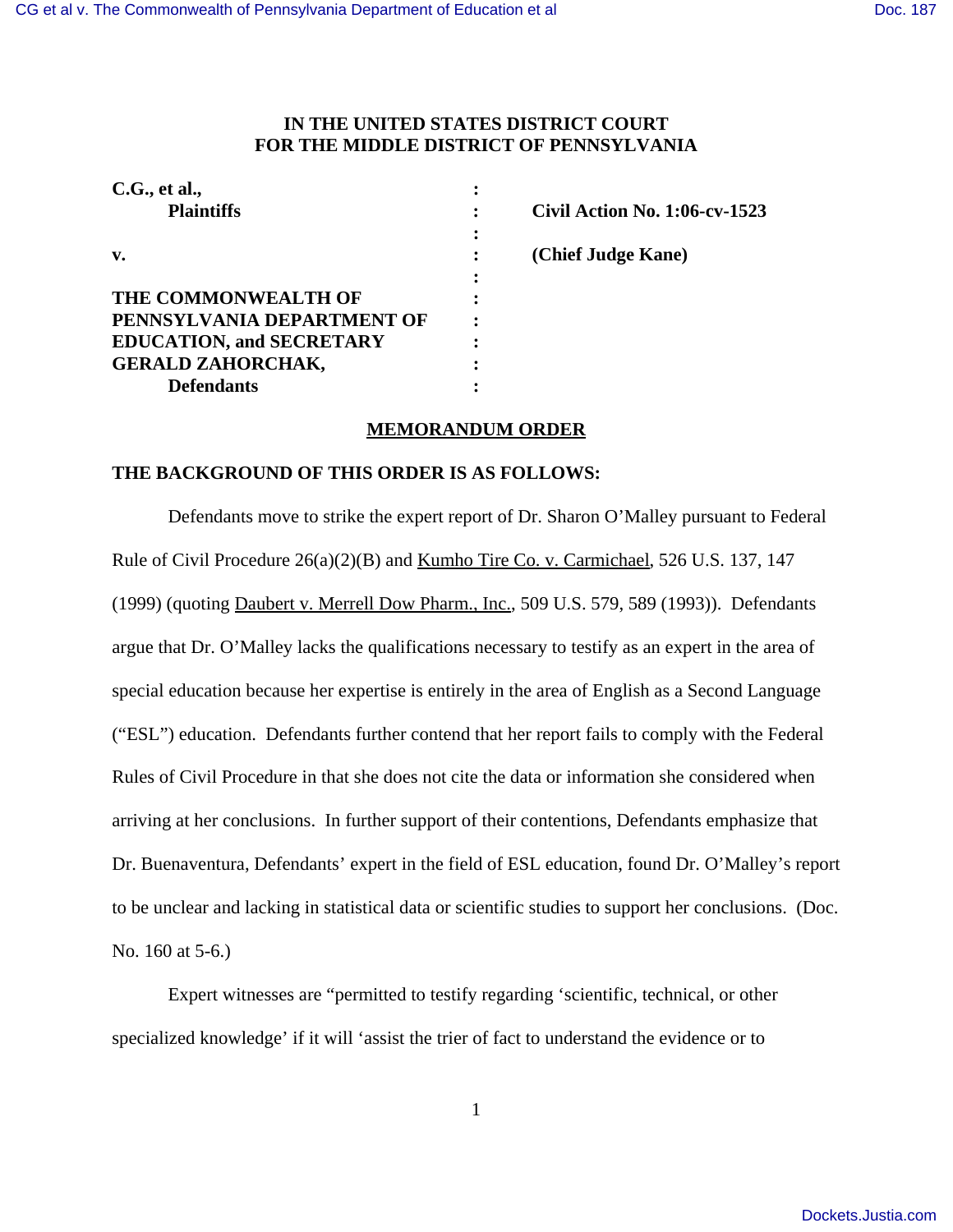determine a fact in issue.'" United States v. Mornan, 413 F.3d 372, 380 (3d Cir. 2005) (quoting Fed. R. Evid. 702). Even in cases not involving scientific testimony, the Court must act as a gatekeeper and ensure that expert opinions are "based upon sufficient facts or data," are "the product of reliable principles and methods" and have "applied the principles and methods reliably to the facts of the case." Id. However, in such cases, a court need not focus on the factors identified in **Daubert** to assess the expert's reliability. **Id.** Rather, "the relevant reliability concerns may focus upon personal knowledge or experience" of the proposed expert, including practical experience and academic training. Better Box Commc'ns Ltd. v. BB. Tech., Inc., 300 F.3d 325, 329 (3d Cir. 2002) (internal citations omitted). A court must satisfy itself that the expert's conclusions "could reliably flow from the facts known to the expert and the methodology used, . . . and therefore [not] too likely to lead the factfinder to an erroneous conclusion." In re TMI Litigation, 193 F.3d 613, 665-66 (3d Cir. 1999). Further, the proffered expert witness must possess skill and knowledge greater than the average layperson so as to aid the trier of fact in arriving at his or her conclusion. Better Box, 300 F.3d at 328.

Defendants concede, and the Court agrees, that Dr. O'Malley is sufficiently qualified as an expert in education of Limited English Proficiency ("LEP") students and at managing LEP programs to render opinions regarding proper and preferred methods of educating LEP students. Dr. O'Malley has earned a doctoral degree in bilingual/ESL education; she has received certifications in English as a Second Language, Elementary Bilingual Education, Secondary Spanish, and Supervisor of Foreign Languages; she has worked at two school districts as an English Language Learners ("ELL") teacher and director of the districts' special education programs for a combined period of ten years; and she also works as an independent consultant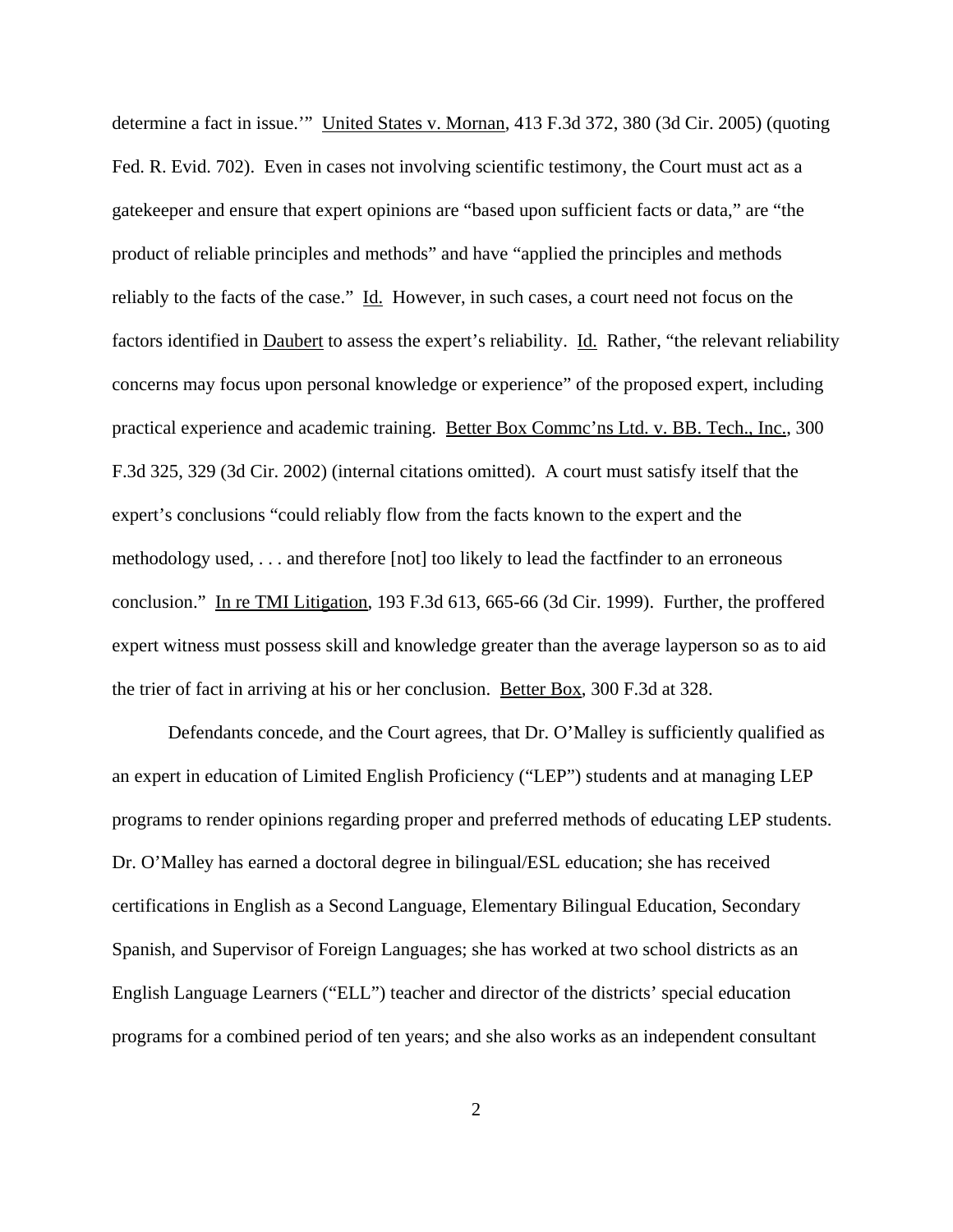reviewing Pennsylvania ELL certification accreditations. (Doc. No. 72 at 31-33.) However, Defendants argue that Dr. O'Malley opines beyond the area of her expertise – ESL education – into the area of special education. On that point, Plaintiffs concede that Dr. O'Malley is not qualified as an expert. (Doc. No. 164 at 5-6.) Accordingly, her statements that can be construed to speak generally to the quality of special education and what can be done to enhance special education, rather than what can be done to enhance special education students' access to ESL opportunities, must be stricken. It is likewise beyond her area of expertise to discuss special education students' dropout rates, the feelings of special education teachers generally, and the special education budgetary shortfalls. (Doc. No. 72 at 19-20, 26.)

Finding that Dr. O'Malley is qualified as an expert, however, is only the first step. Before admitting testimony the Court must first determine that the opinions asserted are based on reliable methodology and that the opinions will assist the trier of fact. In re TMI Litigation, 193 F.3d at 663; see also Kumho Tire Co., 526 U.S. at 149 (applying Daubert's reliability standard to all expert testimony, not just scientific expert testimony). On this issue, Plaintiffs' are unable to satisfy their burden.

Dr. O'Malley's explanation of her methodology is meager, at best. Her report is nothing more than a series of conclusions and pronouncements with absolutely no explanation of how those conclusions were reached or whence the information supporting those conclusions came. Even the most basic information in the report is supported only by mere conjecture. For example, she declares that "[o]n average it probably takes a teacher 1-2 hours a week to modify the curriculum [for an LEP child]." (Doc. No. 72 at 12.) However, the report does not explain, among other things, what teachers – if any – were surveyed, what grade levels those teachers

3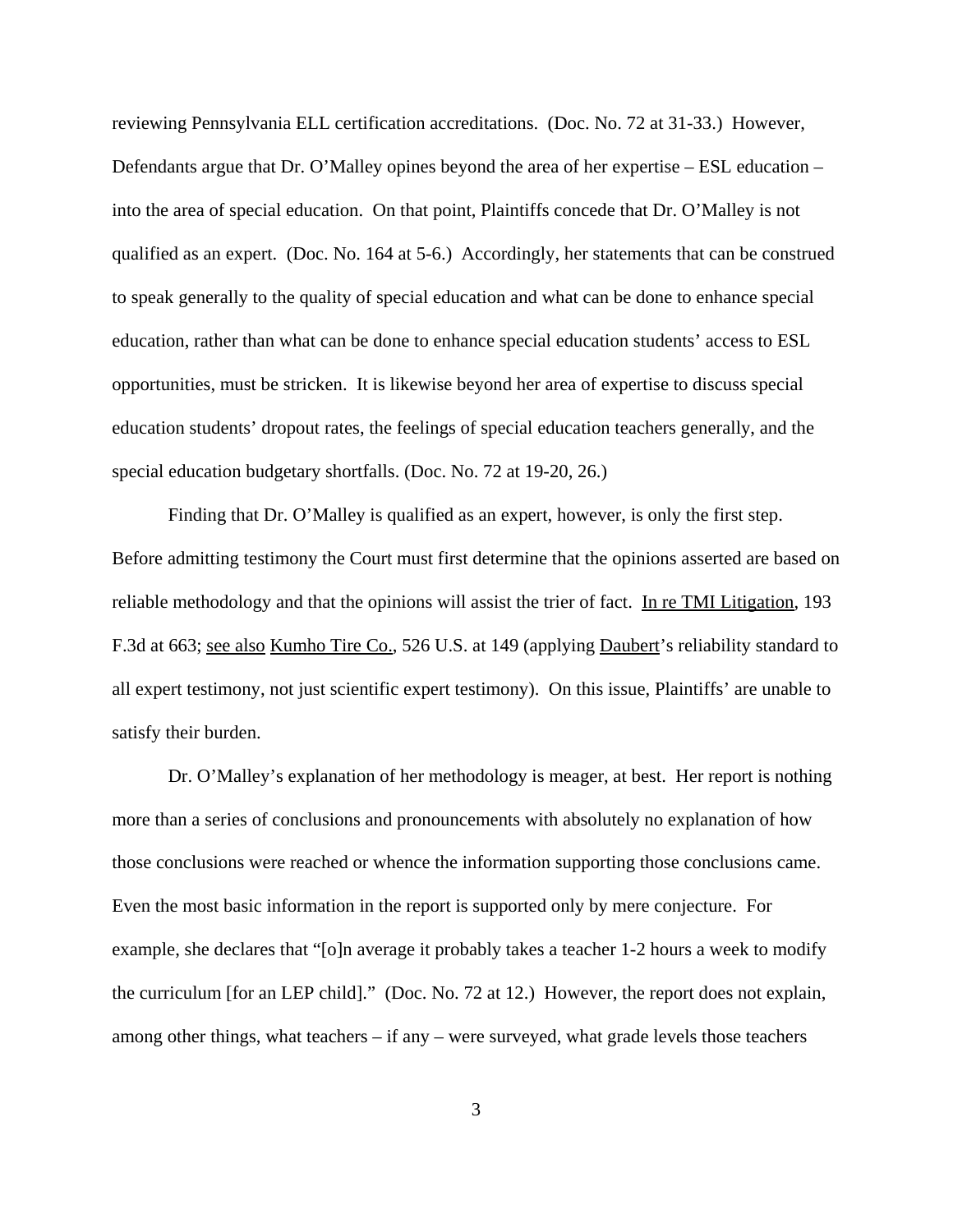taught, which subjects those teachers taught, or in which school districts those teachers taught. (Id.) The Court can only conclude that such statements are a guess, albeit an educated one, ventured by Dr. O'Malley.

Even Dr. O'Malley's most relevant and significant findings are devoid of any factual support. She claims "ELL was never a priority and there was never enough money for the proper instructional materials. SPED numbers were high due to the urban setting and the program was severely under funded. There were not enough teachers and supports in place." (Id. at 27.) How she arrives at these conclusions and precisely what these statements mean is a mystery. Emblematic of her entire report is her conclusion, which declares that "[i]f other school districts, like York City, are not providing adequate services for limited English proficient students with disabilities, they are ultimately not providing a free and appropriate education (FAPE) required by IDEA." (Id. at 29.) As with all tautologies, the Court cannot dispute that the statement "if districts are not providing an adequate education, then they are not providing an adequate education" is true. However, it begs the question: is the education provided adequate? And if not, why? On these issues, the report leaves the Court in suspense.

Further undermining the reliability of Dr. O'Malley's report is that she fails to define key terms and leaves many conclusions unclear or ambiguous. For example, she uses acronyms, such as MDE, but does not explain what MDE means. ( $\underline{Id}$ , at 11.) She asserts that the York City School District's ESL programs, as well as all programs in Pennsylvania are less effective than those in Texas, but does not describe how or why. (Id. at 21.) She claims "[c]lass size was unmanageable to receive quality instruction," but she never explains how big the classes were, to which classes she refers, or how she defines unmanageable. (Id. at 27.) In sum, without

4